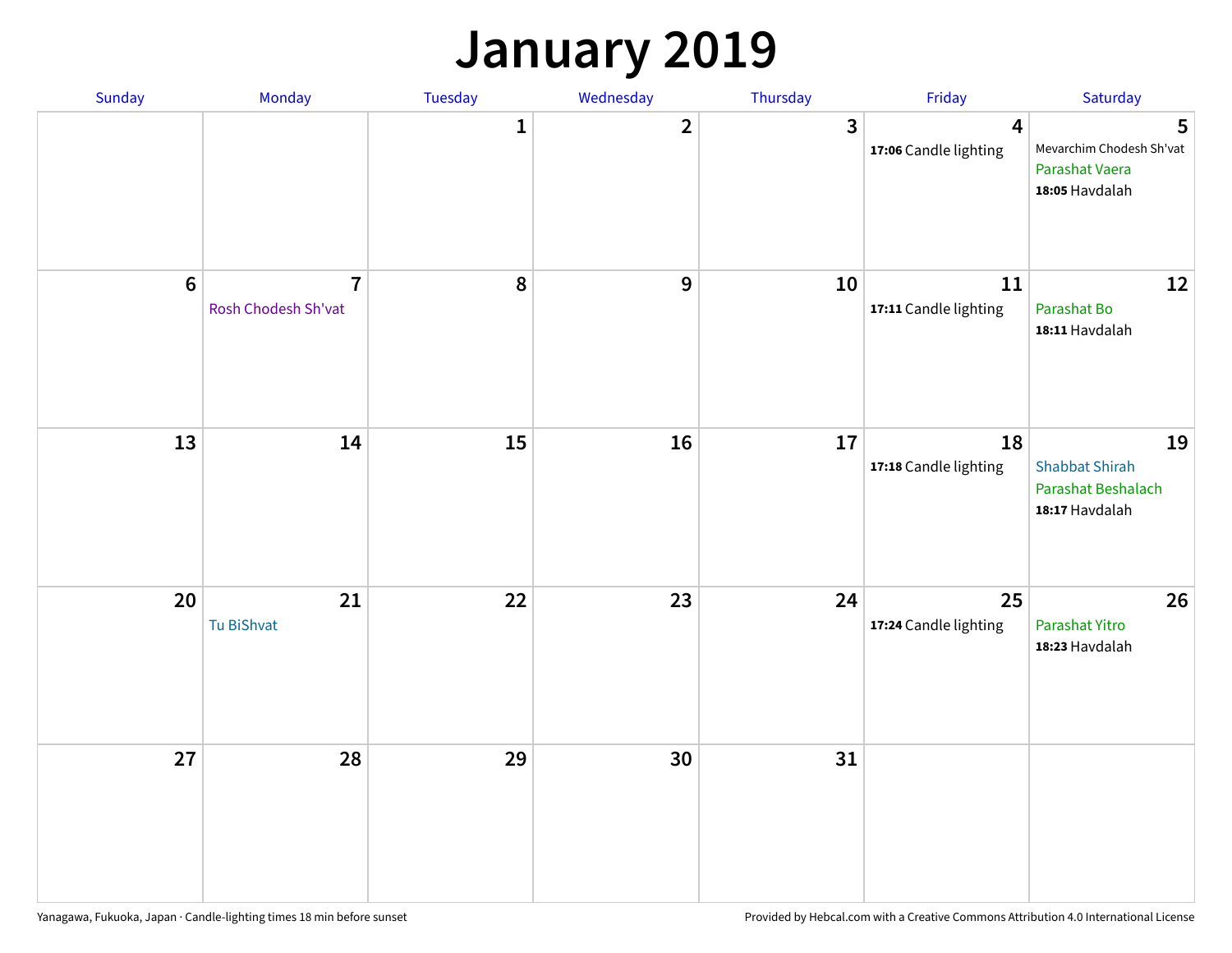# **February 2019**

| Sunday | Monday                  | <b>Tuesday</b>           | Wednesday                             | Thursday       | Friday                                    | Saturday                                                                           |
|--------|-------------------------|--------------------------|---------------------------------------|----------------|-------------------------------------------|------------------------------------------------------------------------------------|
|        |                         |                          |                                       |                | $\mathbf{1}$<br>17:31 Candle lighting     | $\overline{2}$<br>Mevarchim Chodesh Adar I<br>Parashat Mishpatim<br>18:29 Havdalah |
| 3      | $\overline{\mathbf{4}}$ | 5<br>Rosh Chodesh Adar I | $6\phantom{1}$<br>Rosh Chodesh Adar I | $\overline{7}$ | $\boldsymbol{8}$<br>17:38 Candle lighting | 9<br>Parashat Terumah<br>18:35 Havdalah                                            |
| 10     | $11\,$                  | 12                       | 13                                    | 14             | 15<br>17:44 Candle lighting               | 16<br>Parashat Tetzaveh<br>18:41 Havdalah                                          |
| $17\,$ | 18                      | 19<br><b>Purim Katan</b> | 20                                    | 21             | 22<br>17:50 Candle lighting               | 23<br>Parashat Ki Tisa<br>18:47 Havdalah                                           |
| 24     | 25                      | 26                       | 27                                    | 28             |                                           |                                                                                    |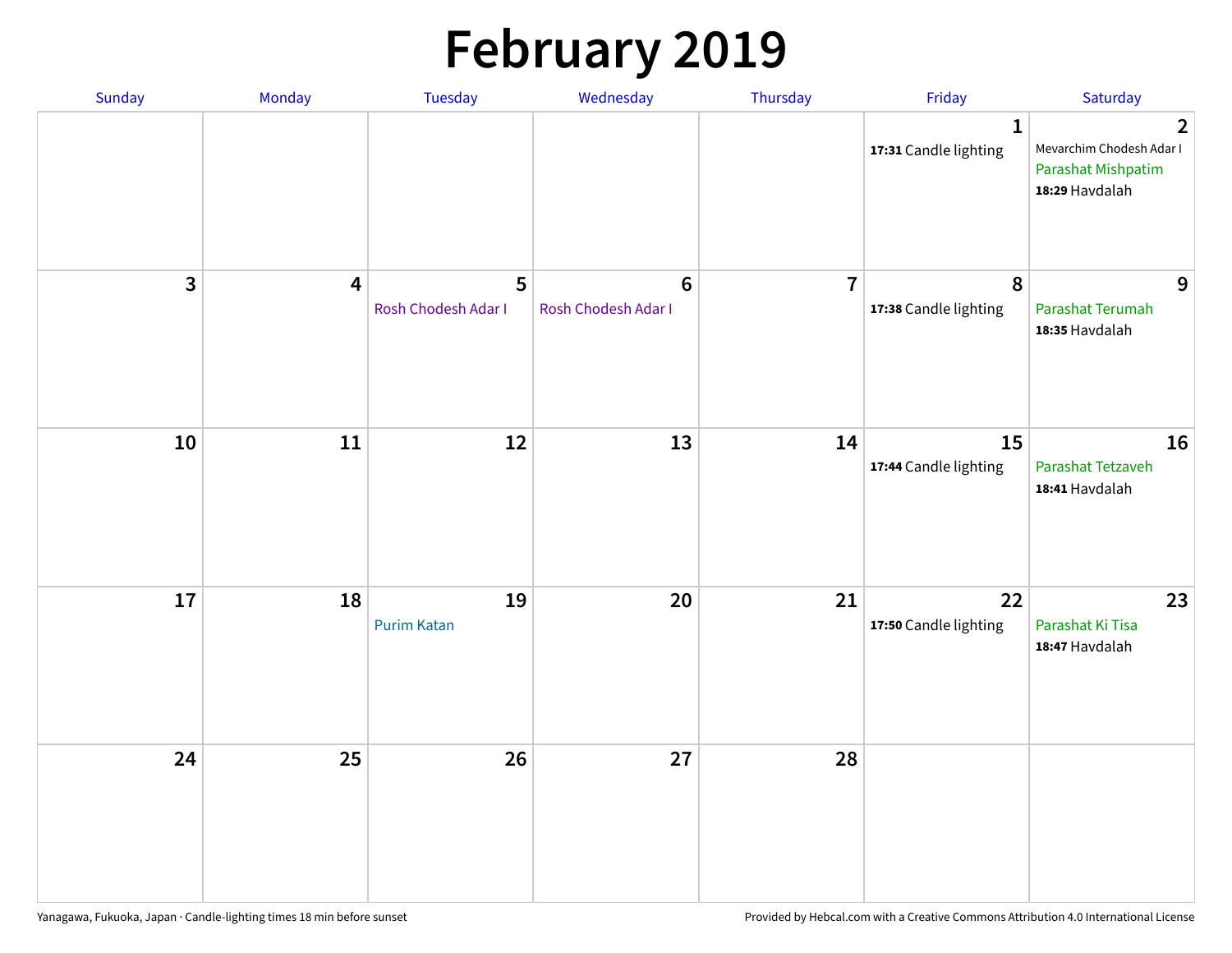### **March 2019**

| Sunday | Monday | Tuesday | Wednesday                                                                                | Thursday                               | Friday                                              | Saturday                                                                                                      |
|--------|--------|---------|------------------------------------------------------------------------------------------|----------------------------------------|-----------------------------------------------------|---------------------------------------------------------------------------------------------------------------|
|        |        |         |                                                                                          |                                        | $\mathbf{1}$<br>17:56 Candle lighting               | $\overline{2}$<br><b>Shabbat Shekalim</b><br>Mevarchim Chodesh Adar II<br>Parashat Vayakhel<br>18:52 Havdalah |
| 3      | 4      | 5       | $6\phantom{1}$                                                                           | $\overline{7}$<br>Rosh Chodesh Adar II | 8<br>Rosh Chodesh Adar II<br>18:02 Candle lighting  | 9<br>Parashat Pekudei<br>18:58 Havdalah                                                                       |
| 10     | 11     | 12      | 13                                                                                       | 14                                     | 15<br>18:07 Candle lighting                         | 16<br><b>Shabbat Zachor</b><br>Parashat Vayikra<br>19:03 Havdalah                                             |
| 17     | 18     | 19      | 20<br>05:11 Fast begins<br><b>Ta'anit Esther</b><br>18:59 Fast ends<br><b>Erev Purim</b> | 21<br>Purim                            | 22<br><b>Shushan Purim</b><br>18:12 Candle lighting | 23<br><b>Parashat Tzav</b><br>19:08 Havdalah                                                                  |
| 24     | 25     | 26      | 27                                                                                       | 28                                     | 29<br>18:17 Candle lighting                         | 30<br><b>Shabbat Parah</b><br>Mevarchim Chodesh Nisan<br>Parashat Shmini<br>19:14 Havdalah                    |
| 31     |        |         |                                                                                          |                                        |                                                     |                                                                                                               |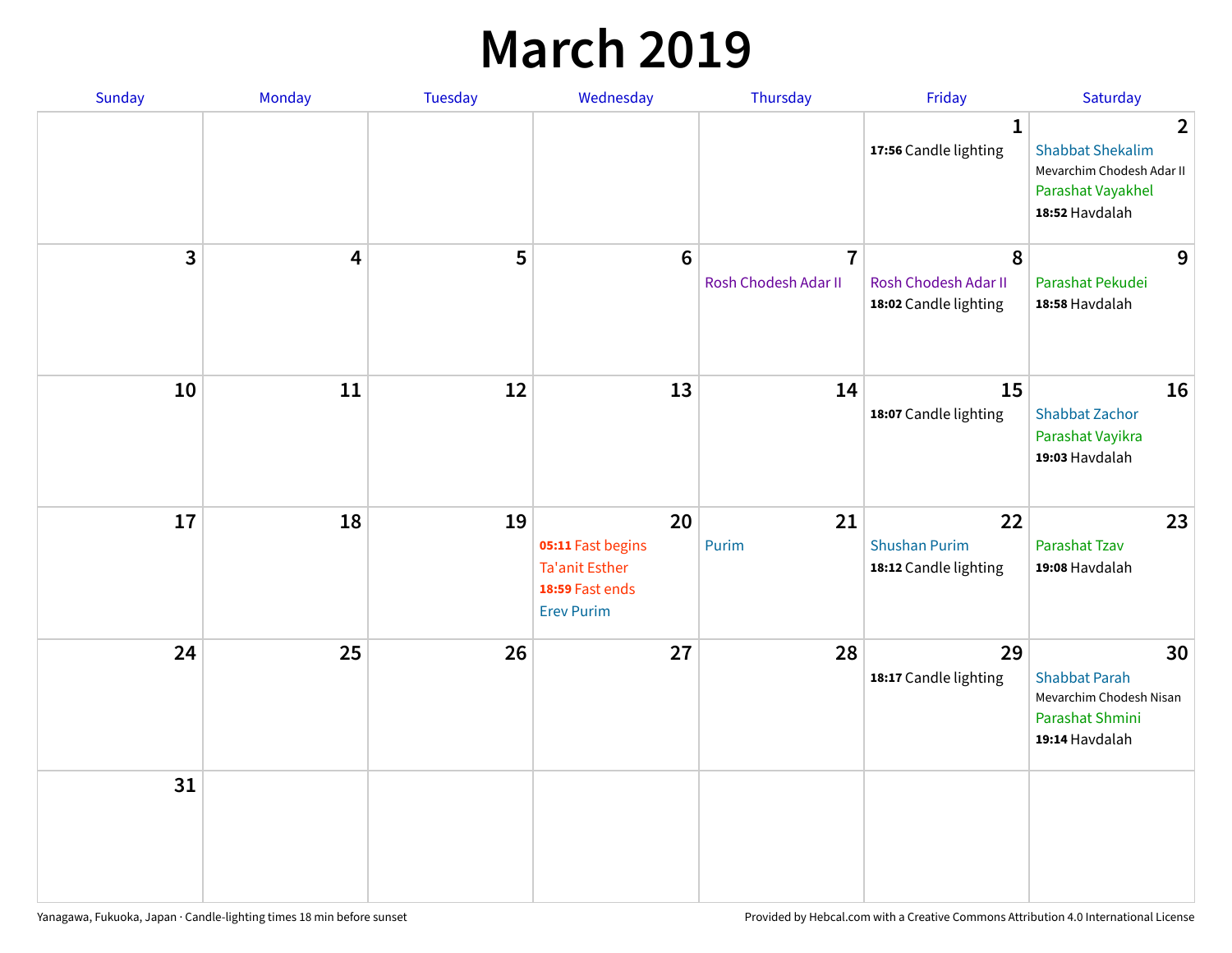## **April 2019**

| Sunday                                   | Monday                  | Tuesday                | Wednesday             | Thursday                                        | Friday                                                                                            | Saturday                                                                                               |
|------------------------------------------|-------------------------|------------------------|-----------------------|-------------------------------------------------|---------------------------------------------------------------------------------------------------|--------------------------------------------------------------------------------------------------------|
|                                          | $\mathbf{1}$            | $\overline{2}$         | 3                     | $\overline{4}$                                  | 5<br>18:23 Candle lighting                                                                        | $6\phantom{1}6$<br>Shabbat HaChodesh<br><b>Rosh Chodesh Nisan</b><br>Parashat Tazria<br>19:19 Havdalah |
| $\overline{7}$                           | 8                       | $\boldsymbol{9}$       | 10                    | 11                                              | 12<br>18:28 Candle lighting                                                                       | 13<br><b>Shabbat HaGadol</b><br>Parashat Metzora<br>19:25 Havdalah                                     |
| 14                                       | 15<br>Yom HaAliyah      | 16                     | 17                    | 18                                              | 19<br>04:28 Fast begins<br><b>Ta'anit Bechorot</b><br><b>Erev Pesach</b><br>18:33 Candle lighting | 20<br>Pesach I<br>19:30 Candle lighting                                                                |
| 21<br><b>Pesach II</b><br>19:31 Havdalah | 22<br>Pesach III (CH"M) | 23<br>Pesach IV (CH"M) | 24<br>Pesach V (CH"M) | 25<br>Pesach VI (CH"M)<br>18:37 Candle lighting | 26<br><b>Pesach VII</b><br>18:38 Candle lighting                                                  | 27<br><b>Pesach VIII</b><br>19:36 Havdalah                                                             |
| 28                                       | 29                      | 30                     |                       |                                                 |                                                                                                   |                                                                                                        |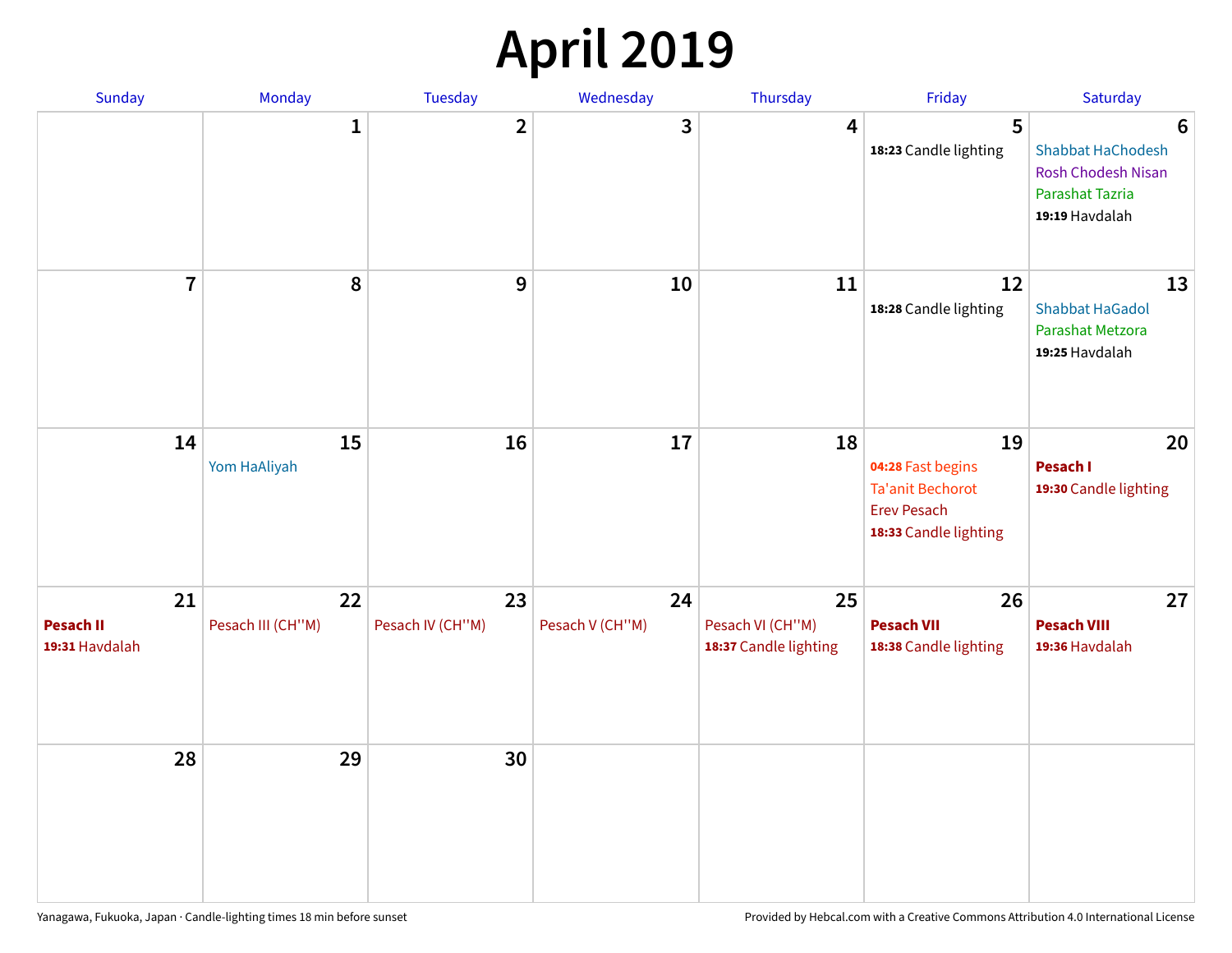### **May 2019**

| Sunday                    | Monday                                 | Tuesday                 | Wednesday                  | Thursday                      | Friday                                           | Saturday                                                              |
|---------------------------|----------------------------------------|-------------------------|----------------------------|-------------------------------|--------------------------------------------------|-----------------------------------------------------------------------|
|                           |                                        |                         | 1                          | $\overline{2}$<br>Yom HaShoah | $\overline{\mathbf{3}}$<br>18:43 Candle lighting | 4<br>Mevarchim Chodesh Iyyar<br>Parashat Achrei Mot<br>19:42 Havdalah |
| 5<br>Rosh Chodesh Iyyar   | $\boldsymbol{6}$<br>Rosh Chodesh Iyyar | $\overline{\mathbf{r}}$ | $\pmb{8}$<br>Yom HaZikaron | 9<br>Yom HaAtzma'ut           | 10<br>18:48 Candle lighting                      | 11<br>Parashat Kedoshim<br>19:48 Havdalah                             |
| 12                        | 13                                     | 14                      | 15                         | 16                            | 17<br>18:54 Candle lighting                      | 18<br>Parashat Emor<br>19:54 Havdalah                                 |
| 19<br><b>Pesach Sheni</b> | 20                                     | 21                      | 22                         | 23<br>Lag BaOmer              | 24<br>18:58 Candle lighting                      | 25<br>Parashat Behar<br>20:00 Havdalah                                |
| 26                        | 27                                     | 28                      | 29                         | 30                            | 31<br>19:03 Candle lighting                      |                                                                       |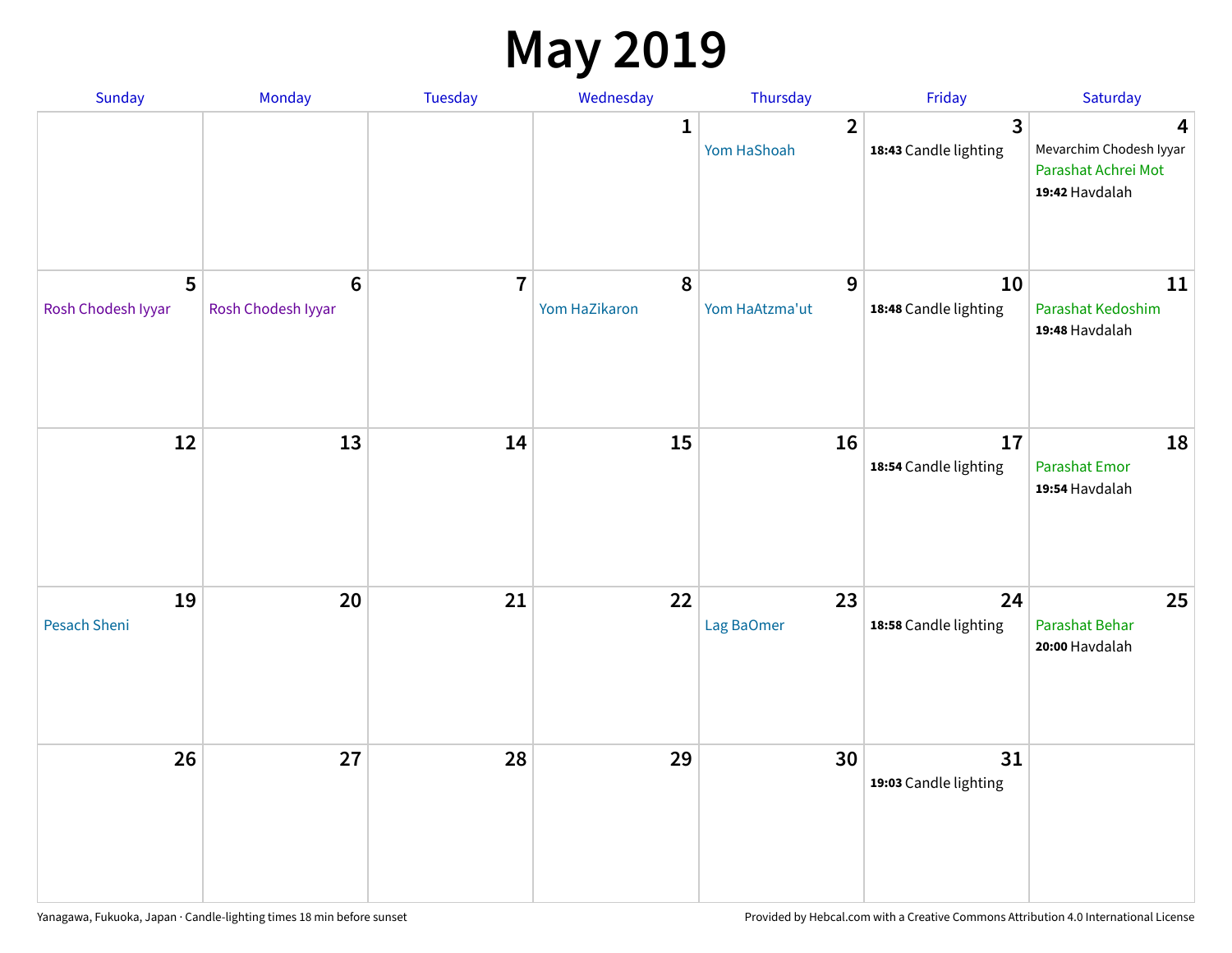#### **June 2019**

| <b>Sunday</b>                                  | Monday                                    | Tuesday                 | Wednesday | Thursday        | Friday                                  | Saturday                                                               |
|------------------------------------------------|-------------------------------------------|-------------------------|-----------|-----------------|-----------------------------------------|------------------------------------------------------------------------|
|                                                |                                           |                         |           |                 |                                         | 1<br>Mevarchim Chodesh Sivan<br>Parashat Bechukotai<br>20:05 Havdalah  |
| $\overline{2}$<br>Yom Yerushalayim             | $\mathbf{3}$                              | 4<br>Rosh Chodesh Sivan | 5         | $6\phantom{1}6$ | $\overline{7}$<br>19:07 Candle lighting | 8<br><b>Erev Shavuot</b><br>Parashat Bamidbar<br>20:09 Candle lighting |
| 9<br><b>Shavuot I</b><br>20:09 Candle lighting | 10<br><b>Shavuot II</b><br>20:10 Havdalah | 11                      | 12        | 13              | 14<br>19:10 Candle lighting             | 15<br><b>Parashat Nasso</b><br>20:12 Havdalah                          |
| 16                                             | 17                                        | 18                      | 19        | 20              | 21<br>19:12 Candle lighting             | 22<br>Parashat Beha'alotcha<br>20:14 Havdalah                          |
| 23                                             | 24                                        | 25                      | 26        | 27              | 28<br>19:13 Candle lighting             | 29<br>Mevarchim Chodesh Tamuz<br>Parashat Sh'lach<br>20:15 Havdalah    |
| 30                                             |                                           |                         |           |                 |                                         |                                                                        |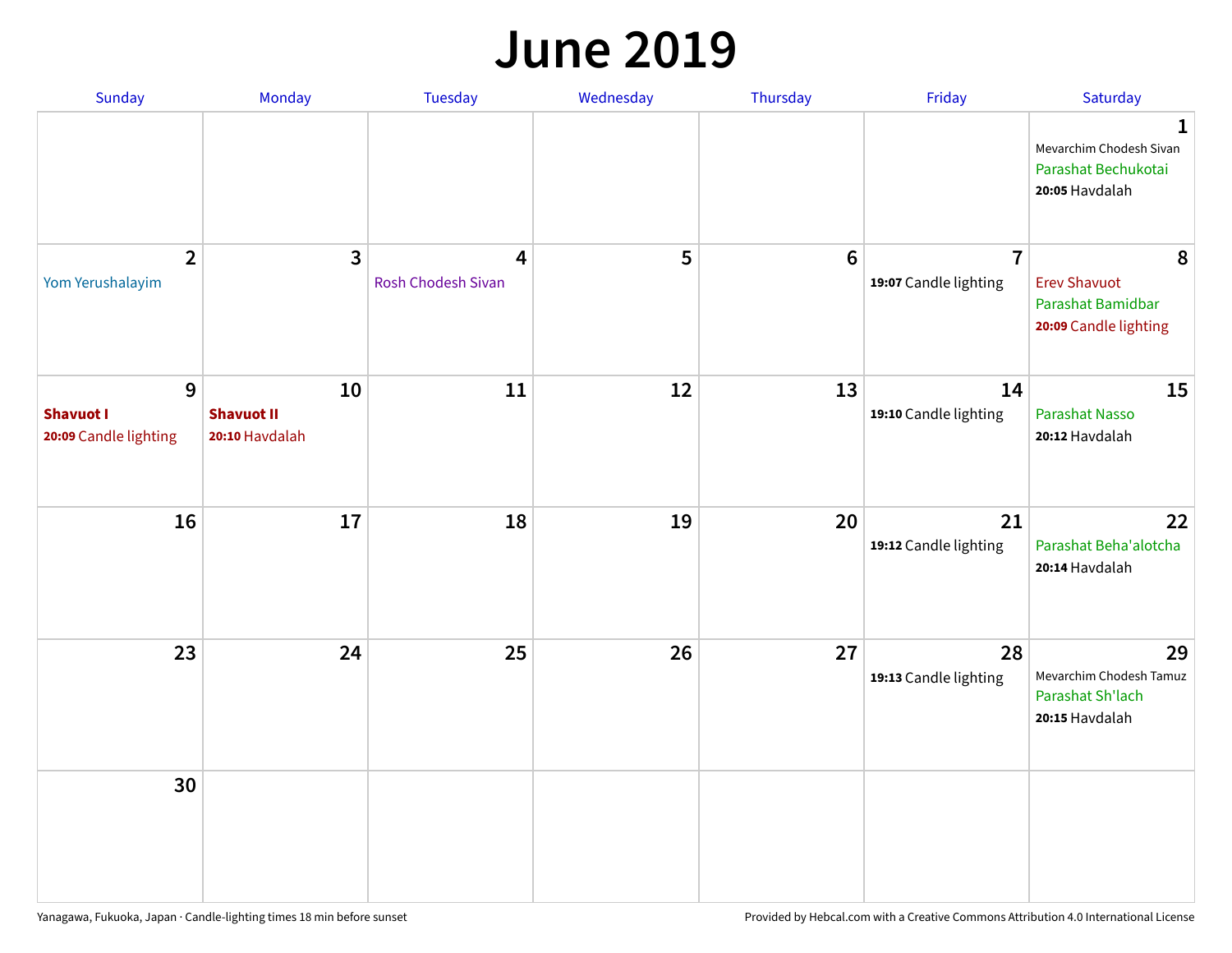## **July 2019**

| Sunday                                                           | Monday       | Tuesday        | Wednesday                                   | Thursday                | Friday                      | Saturday                                                                |
|------------------------------------------------------------------|--------------|----------------|---------------------------------------------|-------------------------|-----------------------------|-------------------------------------------------------------------------|
|                                                                  | $\mathbf{1}$ | $\overline{2}$ | $\overline{3}$<br><b>Rosh Chodesh Tamuz</b> | 4<br>Rosh Chodesh Tamuz | 5<br>19:13 Candle lighting  | $6\phantom{1}6$<br>Parashat Korach<br>20:14 Havdalah                    |
| $\overline{7}$                                                   | 8            | $\overline{9}$ | 10                                          | 11                      | 12<br>19:11 Candle lighting | 13<br><b>Parashat Chukat</b><br>20:12 Havdalah                          |
| 14                                                               | 15           | 16             | 17                                          | 18                      | 19<br>19:08 Candle lighting | 20<br><b>Parashat Balak</b><br>20:08 Havdalah                           |
| 21<br>03:58 Fast begins<br><b>Tzom Tammuz</b><br>19:59 Fast ends | 22           | 23             | 24                                          | 25                      | 26<br>19:04 Candle lighting | 27<br>Mevarchim Chodesh Av<br><b>Parashat Pinchas</b><br>20:03 Havdalah |
| 28                                                               | 29           | 30             | 31                                          |                         |                             |                                                                         |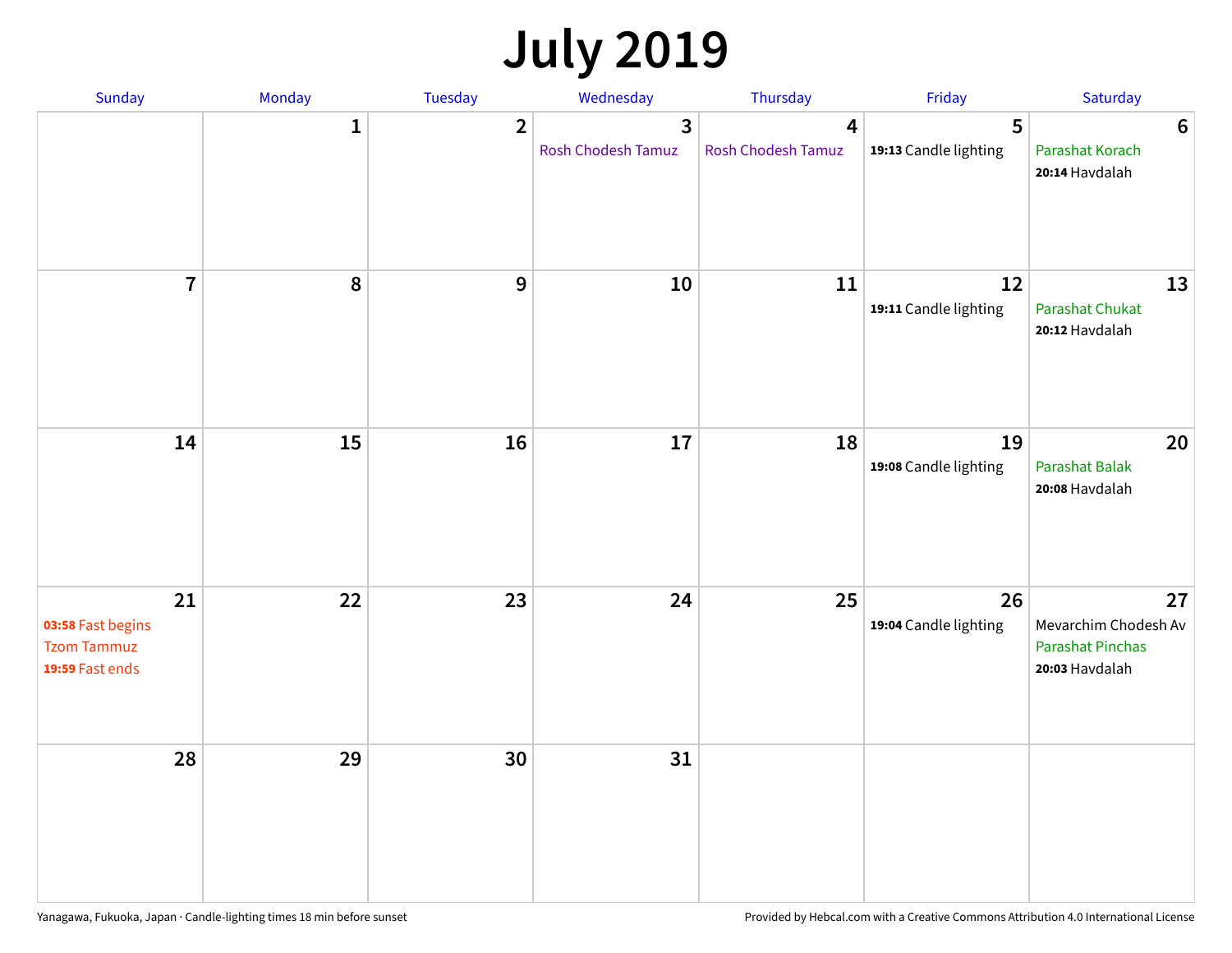## **August 2019**

| Sunday                                          | Monday | Tuesday         | Wednesday               | Thursday     | Friday                                                     | Saturday                                                                                                   |
|-------------------------------------------------|--------|-----------------|-------------------------|--------------|------------------------------------------------------------|------------------------------------------------------------------------------------------------------------|
|                                                 |        |                 |                         | $\mathbf{1}$ | $\overline{2}$<br>Rosh Chodesh Av<br>18:59 Candle lighting | $\overline{3}$<br>Parashat Matot-Masei<br>19:57 Havdalah                                                   |
| $\overline{\mathbf{4}}$                         | 5      | $6\phantom{1}6$ | $\overline{\mathbf{I}}$ | 8            | 9<br>18:53 Candle lighting                                 | 10<br><b>Shabbat Chazon</b><br>19:10 Fast begins<br>Erev Tish'a B'Av<br>Parashat Devarim<br>19:50 Havdalah |
| 11<br>Tish'a B'Av (observed)<br>19:41 Fast ends | 12     | 13              | 14                      | 15           | 16<br>Tu B'Av<br>18:45 Candle lighting                     | 17<br><b>Shabbat Nachamu</b><br>Parashat Vaetchanan<br>19:41 Havdalah                                      |
| 18                                              | 19     | 20              | 21                      | 22           | 23<br>18:37 Candle lighting                                | 24<br>Mevarchim Chodesh Elul<br><b>Parashat Eikev</b><br>19:33 Havdalah                                    |
| 25                                              | 26     | 27              | 28                      | 29           | 30<br>18:29 Candle lighting                                | 31<br><b>Rosh Chodesh Elul</b><br>Parashat Re'eh<br>19:23 Havdalah                                         |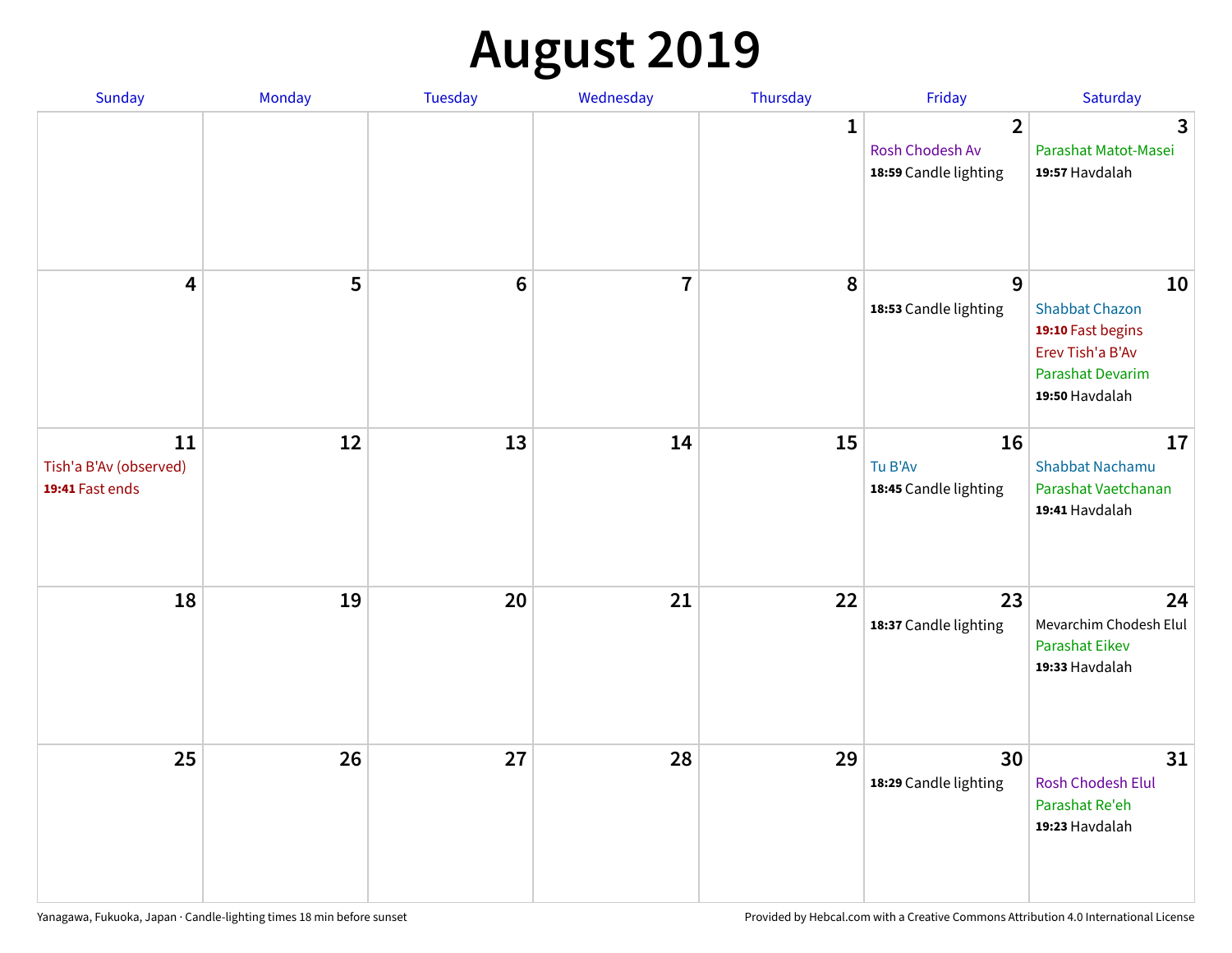### **September 2019**

| Sunday                                                      | Monday                                           | <b>Tuesday</b> | Wednesday | Thursday | Friday                                  | Saturday                                                    |
|-------------------------------------------------------------|--------------------------------------------------|----------------|-----------|----------|-----------------------------------------|-------------------------------------------------------------|
| $\mathbf{1}$<br>Rosh Hashana LaBehemot<br>Rosh Chodesh Elul | $\overline{2}$                                   | 3              | 4         | 5        | $6\phantom{1}$<br>18:19 Candle lighting | $\overline{7}$<br><b>Parashat Shoftim</b><br>19:14 Havdalah |
| 8                                                           | $\boldsymbol{9}$                                 | 10             | 11        | 12       | 13<br>18:10 Candle lighting             | 14<br>Parashat Ki Teitzei<br>19:04 Havdalah                 |
| 15                                                          | 16                                               | 17             | 18        | 19       | 20<br>18:00 Candle lighting             | 21<br>Leil Selichot<br>Parashat Ki Tavo<br>18:54 Havdalah   |
| 22                                                          | 23                                               | 24             | 25        | 26       | 27<br>17:51 Candle lighting             | 28<br>Parashat Nitzavim<br>18:45 Havdalah                   |
| 29<br>Erev Rosh Hashana<br>17:48 Candle lighting            | 30<br>Rosh Hashana 5780<br>18:42 Candle lighting |                |           |          |                                         |                                                             |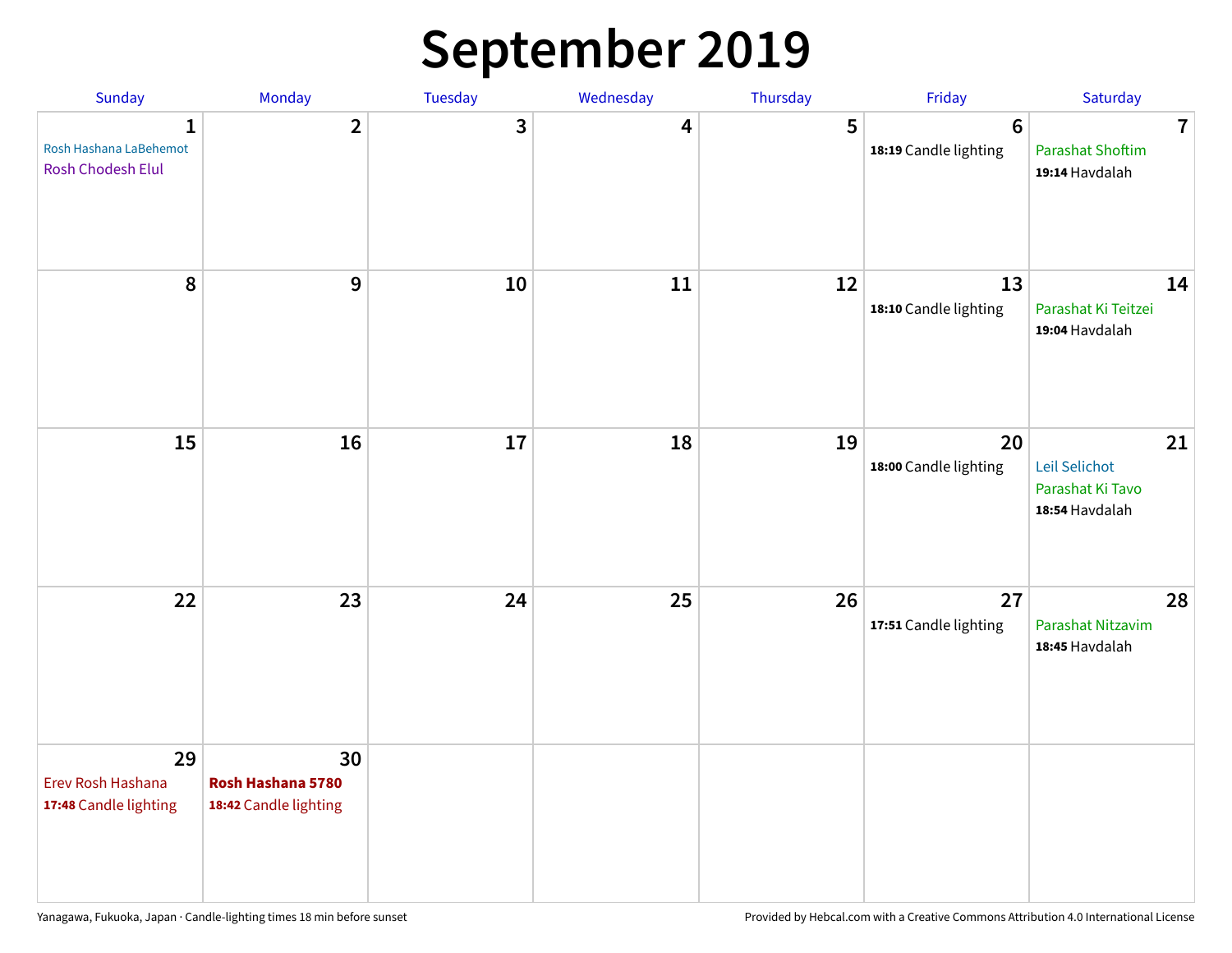## **October 2019**

| <b>Sunday</b>                                            | <b>Monday</b>                                        | <b>Tuesday</b>                                           | Wednesday                                                                      | Thursday               | Friday                                         | Saturday                                                                       |
|----------------------------------------------------------|------------------------------------------------------|----------------------------------------------------------|--------------------------------------------------------------------------------|------------------------|------------------------------------------------|--------------------------------------------------------------------------------|
|                                                          |                                                      | $\mathbf{1}$<br><b>Rosh Hashana II</b><br>18:41 Havdalah | $\overline{2}$<br>05:01 Fast begins<br><b>Tzom Gedaliah</b><br>18:33 Fast ends | 3                      | $\overline{4}$<br>17:41 Candle lighting        | 5<br><b>Shabbat Shuva</b><br>Parashat Vayeilech<br>18:35 Havdalah              |
| $6\phantom{1}$                                           | $\overline{7}$                                       | 8<br><b>Erev Yom Kippur</b><br>17:36 Candle lighting     | 9<br><b>Yom Kippur</b><br>18:30 Havdalah                                       | 10                     | 11<br>17:32 Candle lighting                    | 12<br>Parashat Ha'Azinu<br>18:26 Havdalah                                      |
| 13<br><b>Erev Sukkot</b><br>17:30 Candle lighting        | 14<br>Sukkot I<br>18:24 Candle lighting              | 15<br><b>Sukkot II</b><br>18:23 Havdalah                 | 16<br>Sukkot III (CH"M)                                                        | 17<br>Sukkot IV (CH"M) | 18<br>Sukkot V (CH"M)<br>17:24 Candle lighting | 19<br>Sukkot VI (CH"M)<br>18:18 Havdalah                                       |
| 20<br>Sukkot VII (Hoshana Raba)<br>17:22 Candle lighting | 21<br><b>Shmini Atzeret</b><br>18:16 Candle lighting | 22<br><b>Simchat Torah</b><br>18:15 Havdalah             | 23                                                                             | 24                     | 25<br>17:16 Candle lighting                    | 26<br>Mevarchim Chodesh Cheshvan<br><b>Parashat Bereshit</b><br>18:11 Havdalah |
| 27                                                       | 28                                                   | 29<br>Rosh Chodesh Cheshvan                              | 30<br>Rosh Chodesh Cheshvan                                                    | 31                     |                                                |                                                                                |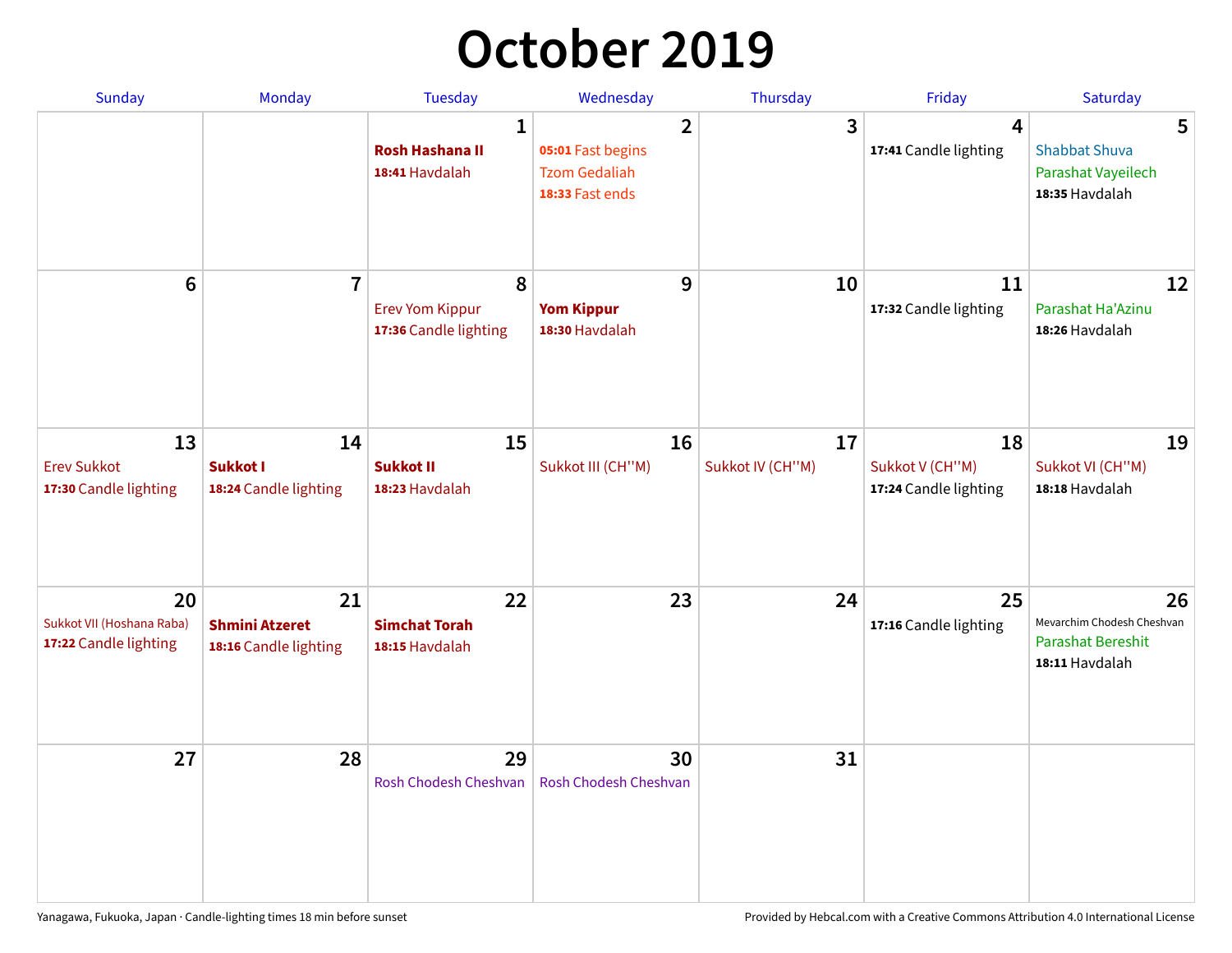#### **November 2019**

| Sunday | Monday                  | Tuesday                             | Wednesday  | Thursday                  | Friday                                                    | Saturday                                                                 |
|--------|-------------------------|-------------------------------------|------------|---------------------------|-----------------------------------------------------------|--------------------------------------------------------------------------|
|        |                         |                                     |            |                           | 1<br>17:09 Candle lighting                                | $\overline{2}$<br><b>Parashat Noach</b><br>18:04 Havdalah                |
| 3      | $\overline{\mathbf{4}}$ | 5<br>Yom HaAliyah School Observance | $\bf 6$    | $\overline{7}$            | 8<br>17:03 Candle lighting                                | 9<br>Parashat Lech-Lecha<br>17:59 Havdalah                               |
| 10     | $11\,$                  | 12                                  | 13         | 14                        | 15<br>16:58 Candle lighting                               | 16<br>Parashat Vayera<br>17:55 Havdalah                                  |
| 17     | 18                      | 19                                  | 20         | 21                        | 22<br>16:55 Candle lighting                               | 23<br>Mevarchim Chodesh Kislev<br>Parashat Chayei Sara<br>17:52 Havdalah |
| 24     | 25                      | 26                                  | 27<br>Sigd | 28<br>Rosh Chodesh Kislev | 29<br><b>Rosh Chodesh Kislev</b><br>16:53 Candle lighting | 30<br><b>Parashat Toldot</b><br>17:51 Havdalah                           |